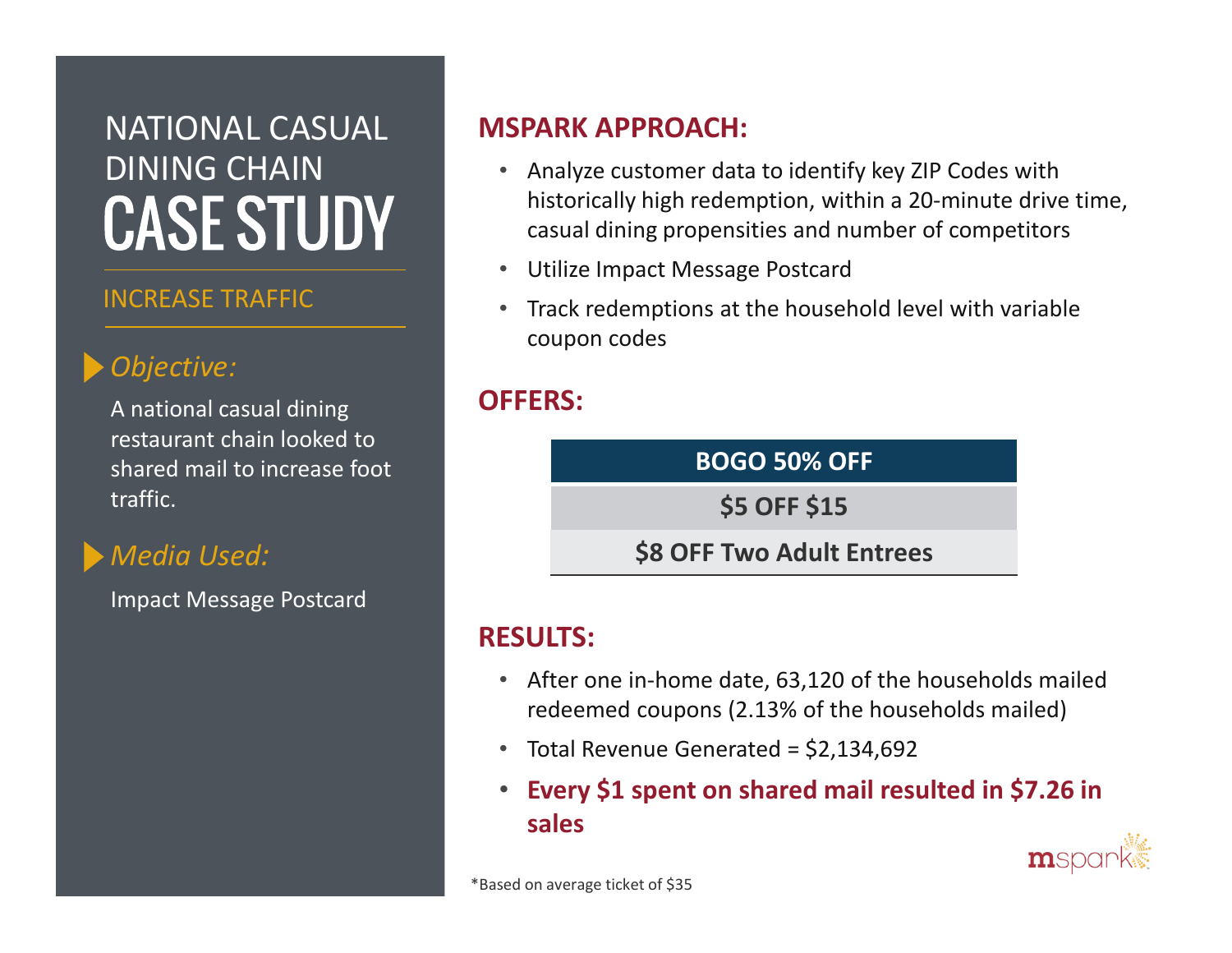# NATIONAL STEAKHOUSE CHAIN**CASE STUDY**

FREQUENT MAILINGS + DESIRABLE OFFERS = **SALES** 

Objective: Increase Traffic & Sales

#### Media Used:

Slim Jim Insert

#### Results:

- •325+ coupons redeemed
- Recommended Mspark to additional locations

## MSPARK APPROACH:

- Target key ZIP Codes surrounding the client's location
- Utilize strong coupon offers

# OFFERS:

- \$5 OFF purchases of \$30 or more
- Free appetizer with purchase of two entrees
- Early dine specials

### RESULTS:

- 325+ coupons redeemed from two mailings
- Recognizing the ROI generated from shared mail, theclient recommended Mspark's mailing solutions for additional locations